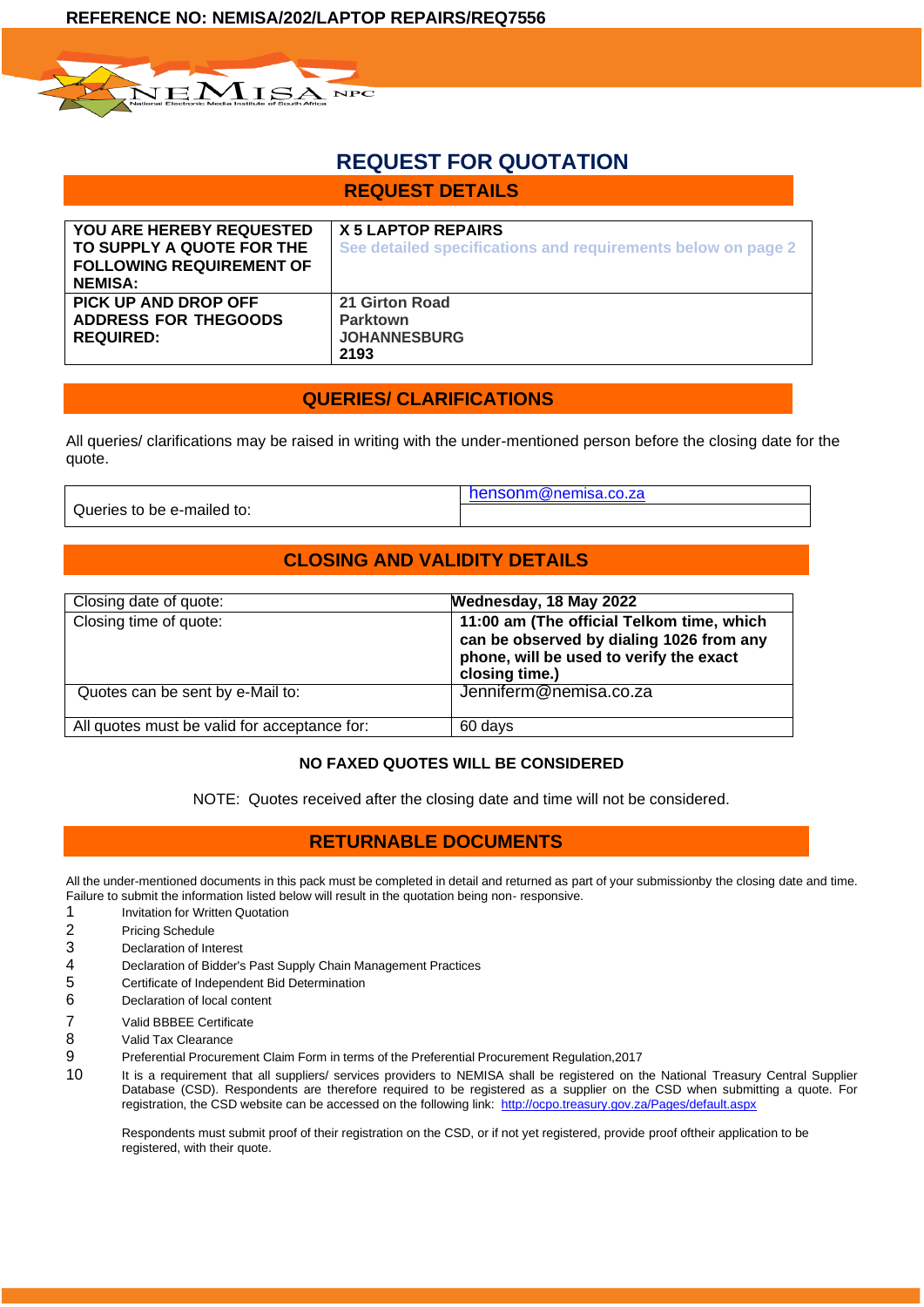# **GENERAL INSTRUCTIONS**

This Request for Quote is subject to the General Conditions of Contract (GCC) that the provider accepts, when submitting a quote. The GCC is available from the Treasury website and can be accessed by clicking on the following link: <http://www.treasury.gov.za/divisions/ocpo/sc/GeneralConditions/General%20Conditions%20of%20Contract.pdf>

# **EVALUATION PROCESS**

This quote will be evaluated based on responsiveness to the requirements listed here under, specification compliance price and B-BBEE.

- Quote delivered before the closing time
- All returnable documents submitted
- Valid BBBEE Certificate
- Valid Tax Clearance Certificate
	- Any other requirement as listed under Special Requirements below

## **DETAILED SPECIFICATIONS/ REQUIREMENTS LIST**

Quotes will only be considered from suppliers who can quote for all the items required. Quotes for only one or a selected group of items will not be considered.

#### **X 5 Laptops repairs**

### **Service Required for the following listed laptops:**

| Make and Model<br>Dell Latitude 3490                                                |                                                 |  |
|-------------------------------------------------------------------------------------|-------------------------------------------------|--|
| <b>Serial Number</b>                                                                | 8VLPKR2                                         |  |
| Dell latitude 3490 outer shell replacement, Battery replacement<br>Service required |                                                 |  |
|                                                                                     |                                                 |  |
| Make and Model                                                                      | Dell Vostro 15 5568                             |  |
| <b>Serial Number</b>                                                                | BHGNKP2                                         |  |
| Service required                                                                    | Motherboard replacement and Battery replacement |  |
| Part number                                                                         | Motherboard part number (8v456)                 |  |

| Make and Model       | HP ProBook 440 G4   |
|----------------------|---------------------|
|                      |                     |
| <b>Serial Number</b> | 5CD71968RG          |
| Service required     | Battery replacement |

| Make and Model       | HP ProBook 450 G4          |
|----------------------|----------------------------|
| <b>Serial Number</b> | 5CD7210KRG                 |
| Service Required     | <b>Battery Replacement</b> |
|                      |                            |

| Make and Model       | Vostro 5471                |
|----------------------|----------------------------|
| <b>Serial Number</b> | 1XPTM42                    |
| Service Required     | <b>Battery Replacement</b> |

## **Services requested from the service provider is as follows:**

- Pick up and drop off the listed devices at NEMISA Premises
- Repair as requested with original parts only (NEW) not generic
- Warranty for the work performed and the parts replaced on the device.
- Delivery of the devices back to NEMISA in a perfect working condition.

### **NB: note that all the listed laptops need the repairs as listed per laptop. Should you have questions please feel free to ask IT for clarity.**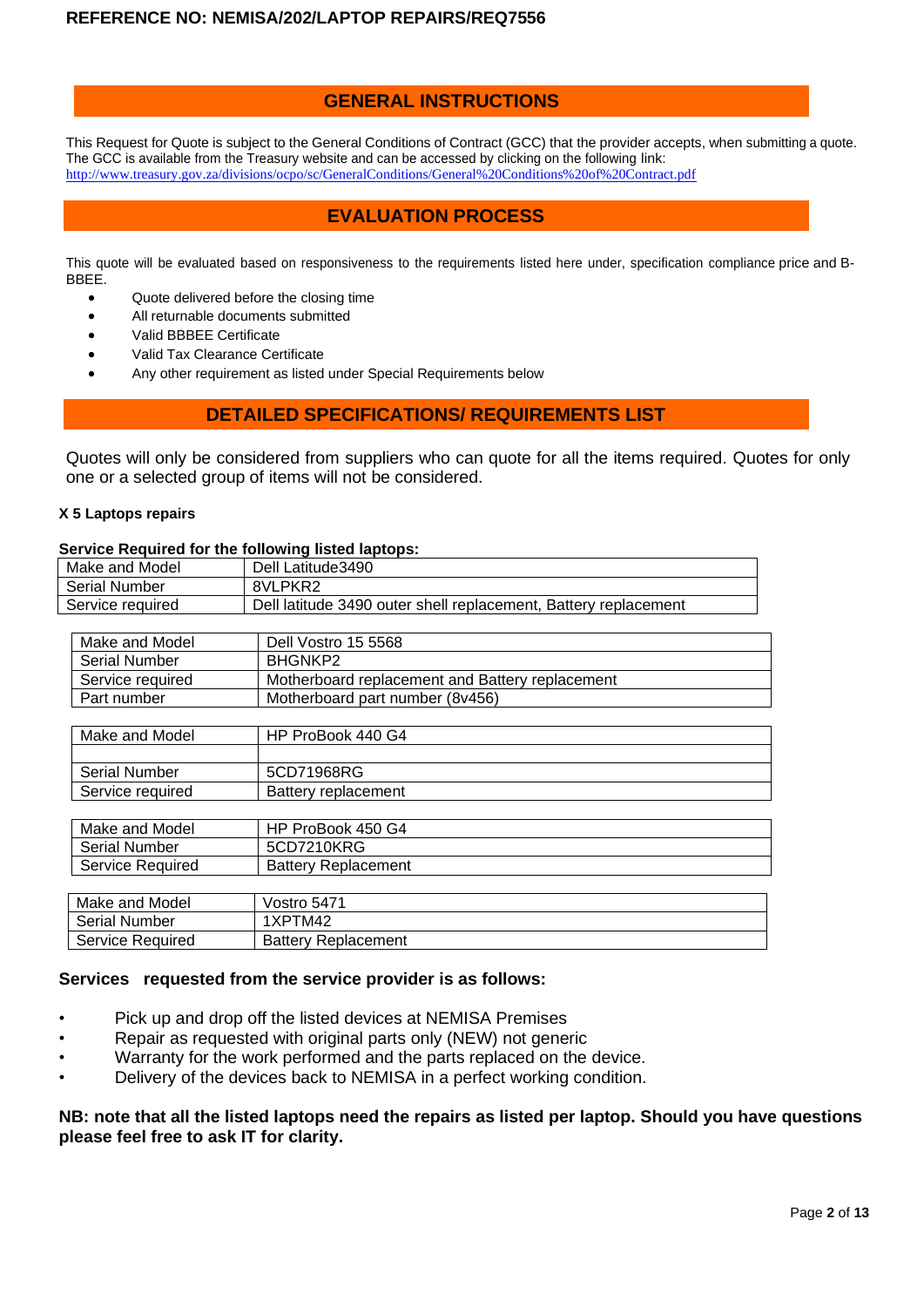# **INVOICING INSTRUCTIONS**

- All invoices shall comply with Section 20 of the VAT Act No 89 of 1991.
- All enquiries should be addressed to name on telephone number at e-mail address should you be the successful supplier.

### **INVITATION FOR WRITTEN QUOTATION THIS FORM SHOULD BE COMPLETED IN DETAIL**

| Laptops repairs X 05 | <b>COMPANY NAME:</b>                      |  |
|----------------------|-------------------------------------------|--|
|                      | <b>CONTACT PERSON:</b>                    |  |
|                      | <b>ADDRESS:</b>                           |  |
|                      | <b>TEL NO:</b>                            |  |
|                      | <b>FAX NO:</b>                            |  |
|                      | <b>EMAIL ADDRESS:</b>                     |  |
|                      | <b>VAT REGISTRATION</b><br><b>NUMBER:</b> |  |

| The General Conditions of Contract will guide this procurement and is<br>available on the National Treasury website at<br>http://www.treasury.gov.za/divisions/ocpo/sc/GeneralConditions/General%20Conditions%2<br>0of%20Contract.pdf                                                                                                                                                       | <b>YES</b> | <b>NO</b> |  |
|---------------------------------------------------------------------------------------------------------------------------------------------------------------------------------------------------------------------------------------------------------------------------------------------------------------------------------------------------------------------------------------------|------------|-----------|--|
| Noted?                                                                                                                                                                                                                                                                                                                                                                                      |            |           |  |
| As soon as it becomes known to the appointed provider that he/she will not be<br>able to deliver the goods within the delivery period and/or against the quoted<br>price and/ or as specified, NEMISA must be given immediate written notice to YES<br>this effect. NEMISA reserves the right to implement remedies as provided for<br>in the GCC which may include cancellation. Accepted? |            | <b>NO</b> |  |

| IS THE PRICE FIRM (FIRM PRICES PREFERRED)?                         |   |
|--------------------------------------------------------------------|---|
| TOTAL PRICE INCLUDING VAT (BROUGHT FROM<br><b>PRICING SCHEDULE</b> | R |
| <b>REMARKS (IF ANY)</b>                                            |   |

| <b>NAME OF SIGNATORY:</b>                                                                 |  |
|-------------------------------------------------------------------------------------------|--|
| <b>SIGNATURE OF RESPONDENT:</b><br>(confirming all information to be<br>true and correct) |  |
| <b>NAME OF WITNESS:</b>                                                                   |  |
| <b>SIGNATURE OF WITNESS:</b>                                                              |  |
| DATE:                                                                                     |  |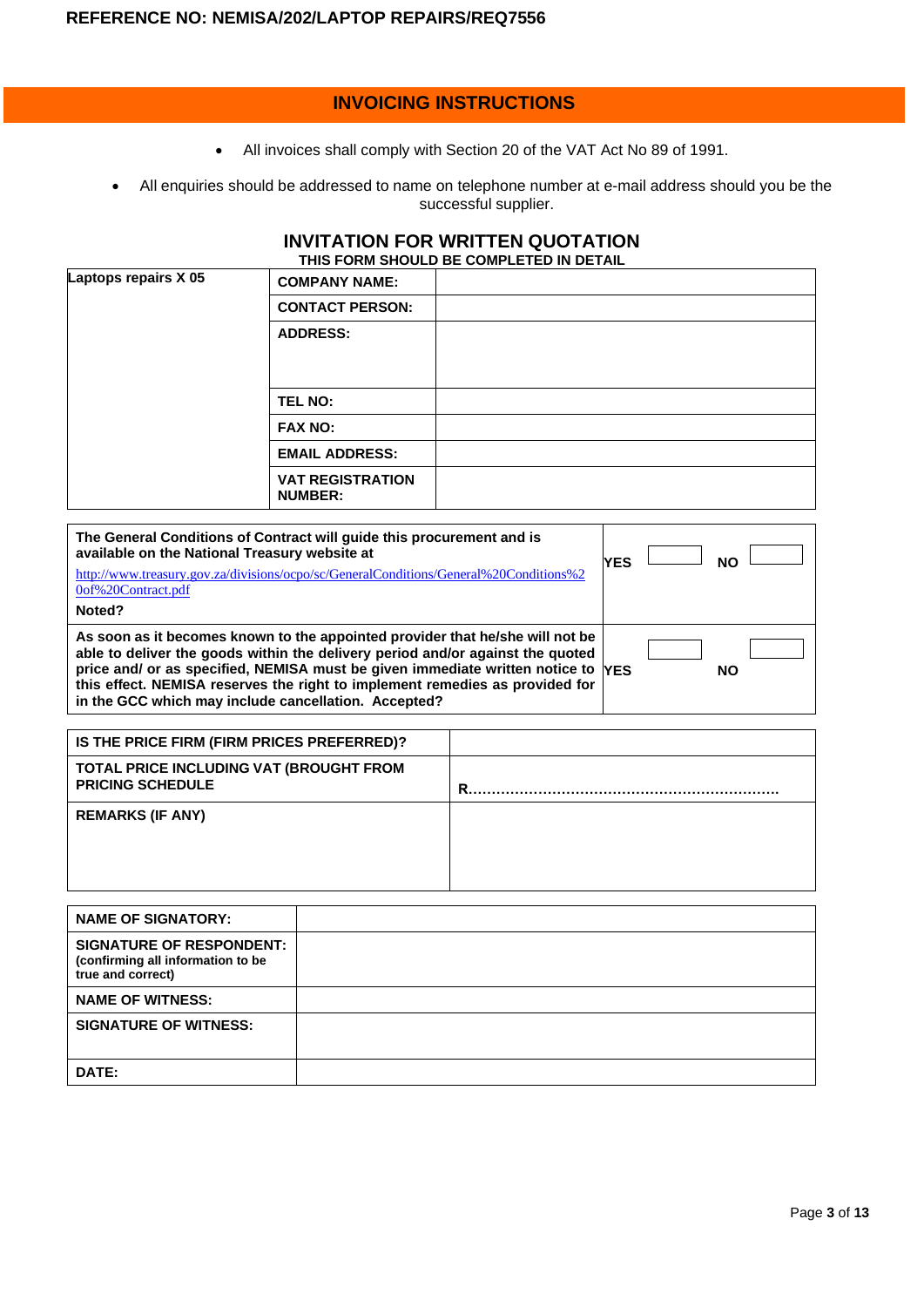# **PRICING SCHEDULE – FIRM PRICES**

| <b>NAME OF</b>     |
|--------------------|
| <b>RESPONDENT:</b> |

**NOTE:**

### 1: **ONLY FIRM PRICES WILL BE ACCEPTED. NON-FIRM PRICES (INCLUDING PRICES SUBJECTTO RATES OF EXCHANGE VARIATIONS) WILL NOT BE CONSIDERED**

| Item<br>No.                      | <b>Description</b> | Quantity | <b>Unit Price</b><br>Rand<br>(Excl. VAT) | <b>Total Price</b><br>Rand<br>(Excl. VAT) |
|----------------------------------|--------------------|----------|------------------------------------------|-------------------------------------------|
| 1.                               | Laptop repairs     | 05       |                                          |                                           |
| 2.                               |                    |          |                                          |                                           |
| 3.                               |                    |          |                                          |                                           |
| 4.                               |                    |          |                                          |                                           |
| <b>SUB-TOTAL</b>                 |                    |          |                                          |                                           |
| <b>VAT</b>                       |                    |          |                                          |                                           |
| <b>TOTAL COST (VAT INCLUDED)</b> |                    |          |                                          |                                           |

**NOTE: The quantities indicated above are not fixed. NEMISA reserves the right to change the quantity per item listed above in its sole discretion during the validity period. NEMISA reserves the right not to make an award, or to award all the items to one supplier/ service provider or to make awards to different suppliers/ service providers for the same or different items.**

| TO BE COMPLETED BY THE PROVIDER                                                                           |            |                                                                  |           |
|-----------------------------------------------------------------------------------------------------------|------------|------------------------------------------------------------------|-----------|
|                                                                                                           |            | <b>TICK WHICHEVER IS APPLICABLE</b><br><b>FOR YES/NO ANSWERS</b> |           |
| Does the offer comply with the specification(s)?                                                          | <b>YES</b> |                                                                  | <b>NO</b> |
| IF NOT TO SPECIFICATION, STATE DEVIATION IN HERE OR SUPPLY<br><b>ADDITIONAL PAGE DETAILING DEVIATION:</b> |            |                                                                  |           |
| Indicate period required for delivery after initial order                                                 |            |                                                                  |           |
| Is the delivery period firm?                                                                              | <b>YES</b> |                                                                  | <b>NO</b> |
| Delivery basis (Ex stock, Ex-factory, etc)                                                                |            |                                                                  |           |

**Note: All delivery costs must be included in the bid price for delivery at the prescribed destination.**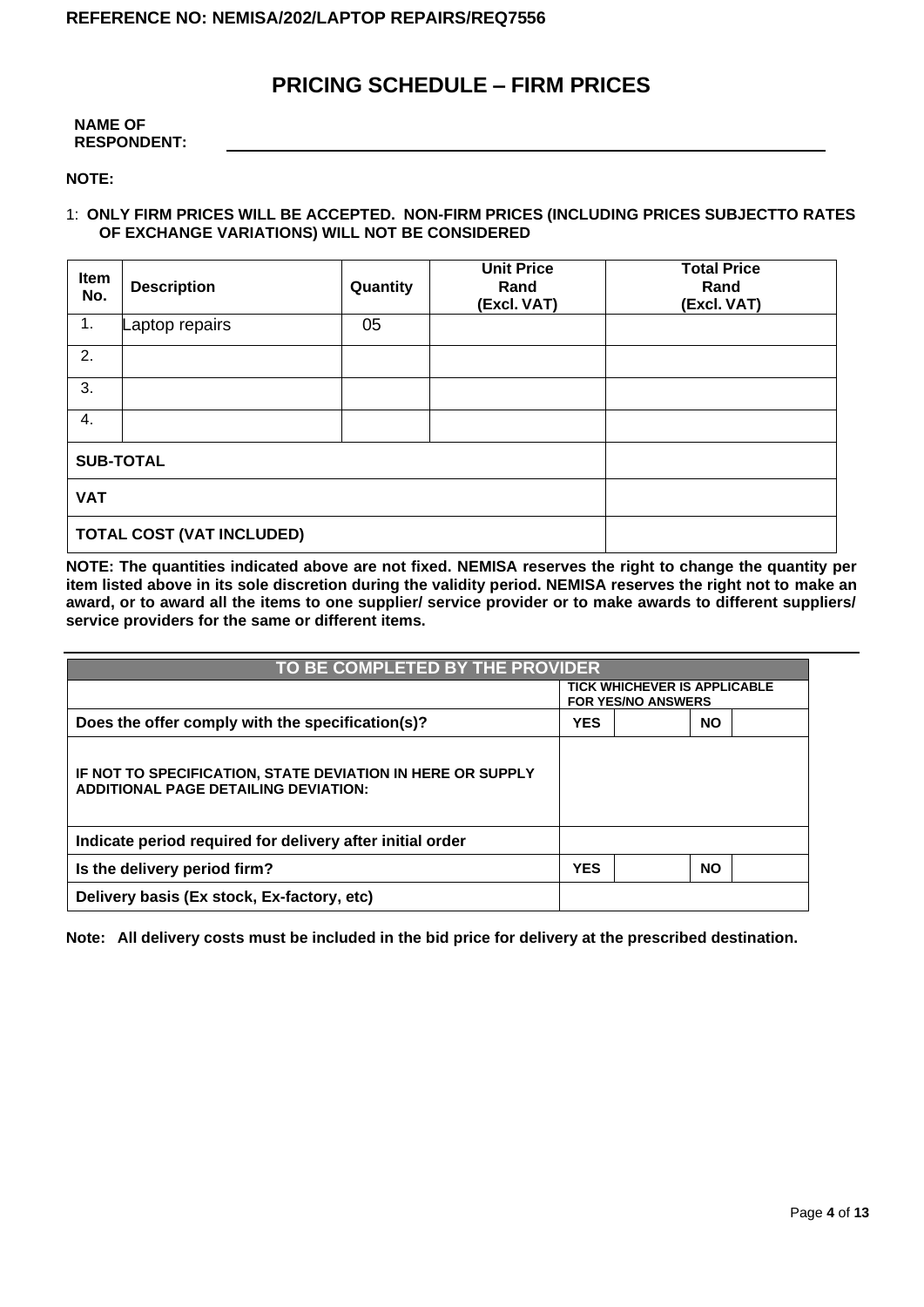# **DECLARATION OF INTEREST**

- 1. Any legal person, including persons employed by the State<sup>1</sup>, or persons having a kinship with persons employed by theState, including a blood relationship, may make an offer or offers in terms of this invitation to bid (includes a price bid, advertised competitive bid, limited bid or proposal). In view of possible allegations of favouritism, should the resulting bid, or part thereof, be awarded to persons employed by the State, or to persons connected with or related to them, it isrequired that the bidder or his/her authorised representative declare his/her position in relation to the evaluating/ adjudicating authority where –
- 1.1. The bidder is employed by the State; and/or
- 1.2. The bidder is a Management Board member of NEMISA and/or
- 1.3. The legal person on whose behalf the bidding document is signed, has a relationship with persons/a person who are/is involved in the evaluation and or adjudication of the bid(s), or where it is known that such a relationship exists between the person or persons for or on whose behalf the declarant acts and persons who are involved with the evaluation and or adjudication of the bid.
- 2. In order to give effect to the above, the following questionnaire must be completed and submitted with the bid.

| 2.1.         | Full Name of bidder or his or her<br>representative:                                                      |                                                                                                                                                                                                           |          |
|--------------|-----------------------------------------------------------------------------------------------------------|-----------------------------------------------------------------------------------------------------------------------------------------------------------------------------------------------------------|----------|
| 2.2.         | <b>Identity Number:</b>                                                                                   |                                                                                                                                                                                                           |          |
| 2.3.         | Position occupied in the Company<br>(director, trustee, shareholder, etc <sup>2</sup> ):                  |                                                                                                                                                                                                           |          |
| 2.4.         | <b>Company Registration Number:</b>                                                                       |                                                                                                                                                                                                           |          |
| 2.5.<br>2.6. | Tax Reference Number:                                                                                     |                                                                                                                                                                                                           |          |
| 2.6.1.       | <b>VAT Registration Number:</b>                                                                           |                                                                                                                                                                                                           |          |
| 2.7.         |                                                                                                           | The names of all directors/trustees/shareholders/members, their individual identity numbers, tax reference<br>numbers and, if applicable, employee/ Persal numbers must be indicated in paragraph 3 below |          |
| 2.7.1.       | Are you or any person connected with the bidder presently employed by the State?                          |                                                                                                                                                                                                           | YES / NO |
|              | If so, furnish the following particulars                                                                  |                                                                                                                                                                                                           |          |
|              | Name of person/ director/ trustee/<br>$\Box$<br>shareholder/ member:                                      |                                                                                                                                                                                                           |          |
|              | Name of State institution at which<br>$\Box$<br>you or the person connected to the<br>bidder is employed: |                                                                                                                                                                                                           |          |
|              | Position occupied in the State<br>$\Box$<br>institution:                                                  |                                                                                                                                                                                                           |          |
|              |                                                                                                           |                                                                                                                                                                                                           |          |
|              | Any other particulars:                                                                                    |                                                                                                                                                                                                           |          |

- (b) Any municipality or municipal entity;
	-

(e) Parliament.

<sup>1</sup> "State" means

<sup>(</sup>a) Any national or provincial department, national or provincial public entity or constitutional institution within the meaning of the Public Finance Management Act, 1999 (Act No 1 of 1999);

<sup>(</sup>c) Provincial legislature;<br>(d) National Assembly or National Assembly or the National Council of Provinces;

<sup>&</sup>lt;sup>2</sup> "Shareholder" means a person who owns shares in the company and is actively involved in the management of the enterprise or business and exercises control over the enterprise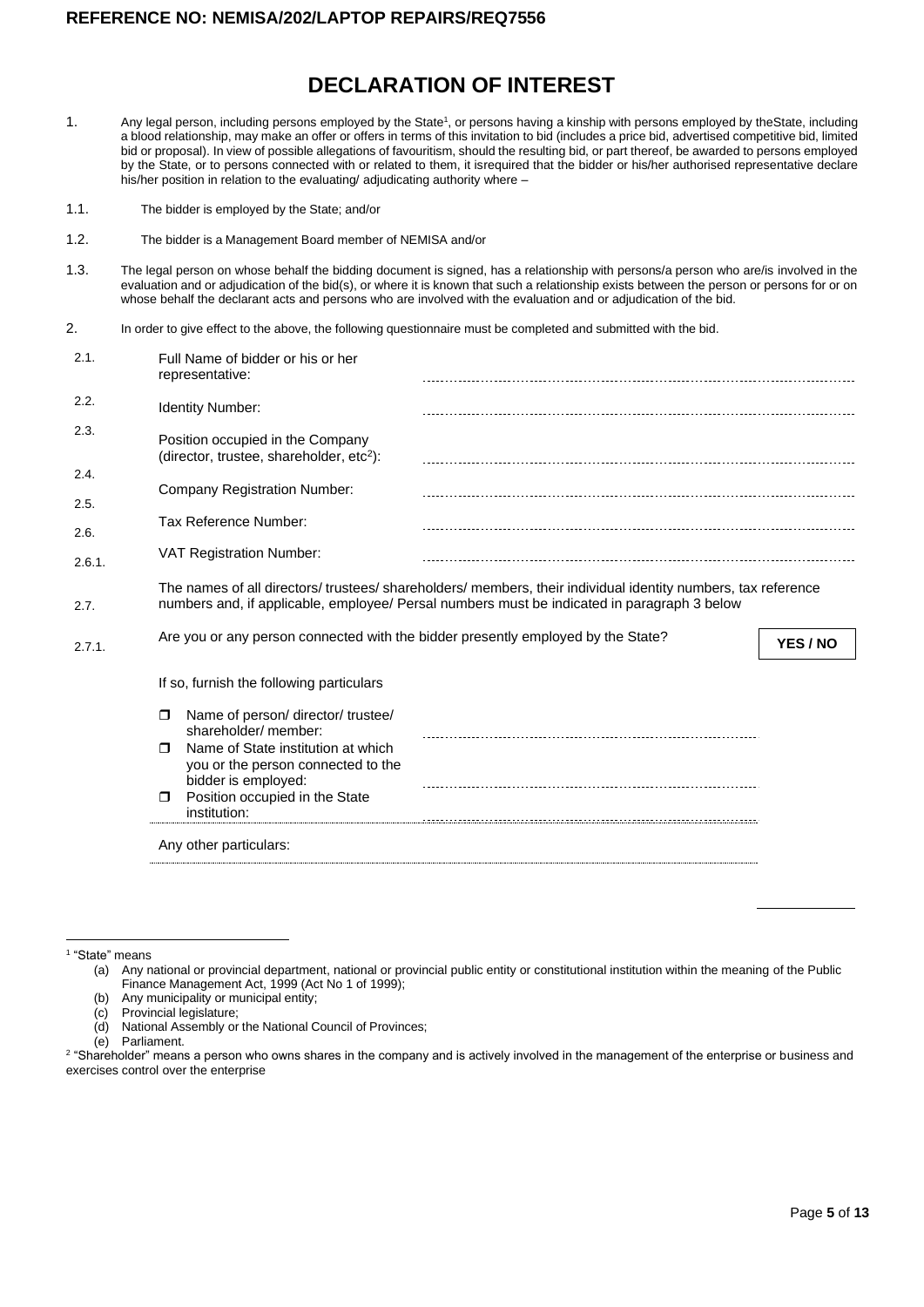|             | If you are presently employed by the state, did you obtain the appropriate authority to undertake<br>remunerative work outside employment in the public sector?                                                                            | YES / NO |
|-------------|--------------------------------------------------------------------------------------------------------------------------------------------------------------------------------------------------------------------------------------------|----------|
| $2.7.2.1$ . | If yes, did you attach proof of such authority to the bid document?                                                                                                                                                                        | YES / NO |
|             | (Note: Failure to submit proof of such authority, where applicable, may result in the<br>disqualification of the bid.)                                                                                                                     |          |
|             | If no, furnish reasons for non-submission of such proof:                                                                                                                                                                                   |          |
|             |                                                                                                                                                                                                                                            |          |
|             | Did you or your spouse, or any of the company's directors/shareholders/members or their                                                                                                                                                    | YES / NO |
|             | spouses conduct business with the State in the previous twelve (12) months?                                                                                                                                                                |          |
|             | If so, furnish the following particulars.                                                                                                                                                                                                  |          |
|             |                                                                                                                                                                                                                                            |          |
|             |                                                                                                                                                                                                                                            |          |
|             | Do you, or any person connected with the bidder, have any relationship (family, friend, other)<br>with a person employed by the State and who may be involved with the evaluation and or<br>adjudication of this bid?                      | YES / NO |
|             | If so, furnish the following particulars.                                                                                                                                                                                                  |          |
|             |                                                                                                                                                                                                                                            |          |
|             |                                                                                                                                                                                                                                            |          |
|             | Are you, or any person connected with the bidder, aware of any relationship (family, friend,<br>other) between the bidder and any person employed by the State who may be involved with the<br>evaluation and or adjudication of this bid? | YES / NO |
|             | If so, furnish the following particulars.                                                                                                                                                                                                  |          |
|             |                                                                                                                                                                                                                                            |          |
|             |                                                                                                                                                                                                                                            |          |
|             | Do you or any of the directors/shareholders/members of the company have any interest in any                                                                                                                                                |          |
|             | other related companies whether or not they are bidding for this contract?                                                                                                                                                                 | YES / NO |
|             |                                                                                                                                                                                                                                            |          |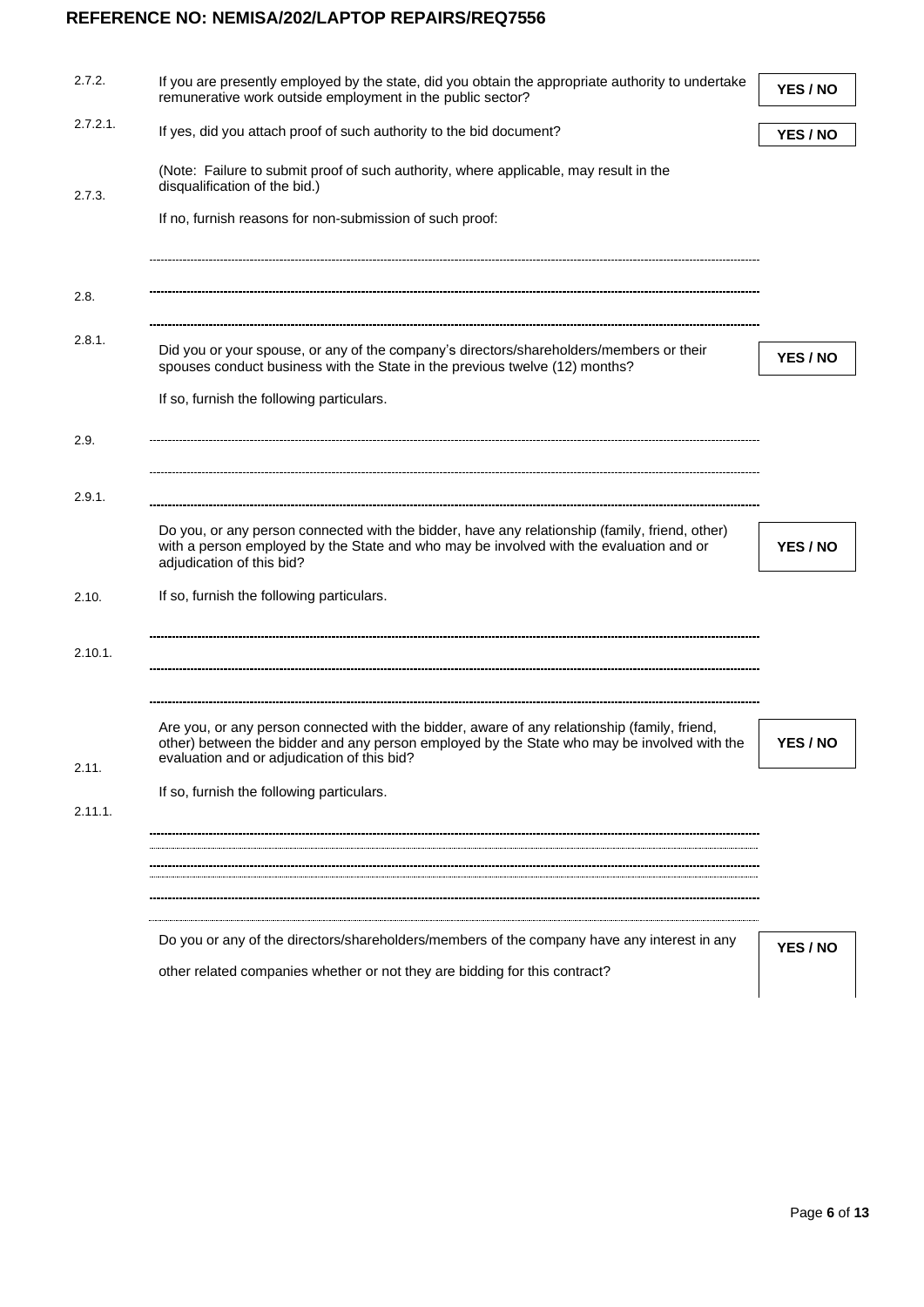Full details of directors/ trustees/ members/ shareholders.

| Full Name | <b>Identity Number</b> | Personal Tax<br>Reference No | State Employee<br>Number/ Persal<br>Number |
|-----------|------------------------|------------------------------|--------------------------------------------|
|           |                        |                              |                                            |
|           |                        |                              |                                            |
|           |                        |                              |                                            |
|           |                        |                              |                                            |
|           |                        |                              |                                            |
|           |                        |                              |                                            |
|           |                        |                              |                                            |
|           |                        |                              |                                            |
|           |                        |                              |                                            |
|           |                        |                              |                                            |

**DECLARATION**

#### I, THE UNDERSIGNED (NAME)

CERTIFY THAT THE INFORMATION FURNISHED IN PARAGRAPHS 2 AND 3 ABOVE IS CORRECT. I ACCEPT THAT THE STATE MAY REJECT THE BID OR ACT AGAINST ME IN TERMS OF PARAGRAPH 23 OF THE GENERAL CONDITIONS OFCONTRACT SHOULD THIS DECLARATION PROVE TO BE FALSE.

Signature Date Date Date

Position Name of bidder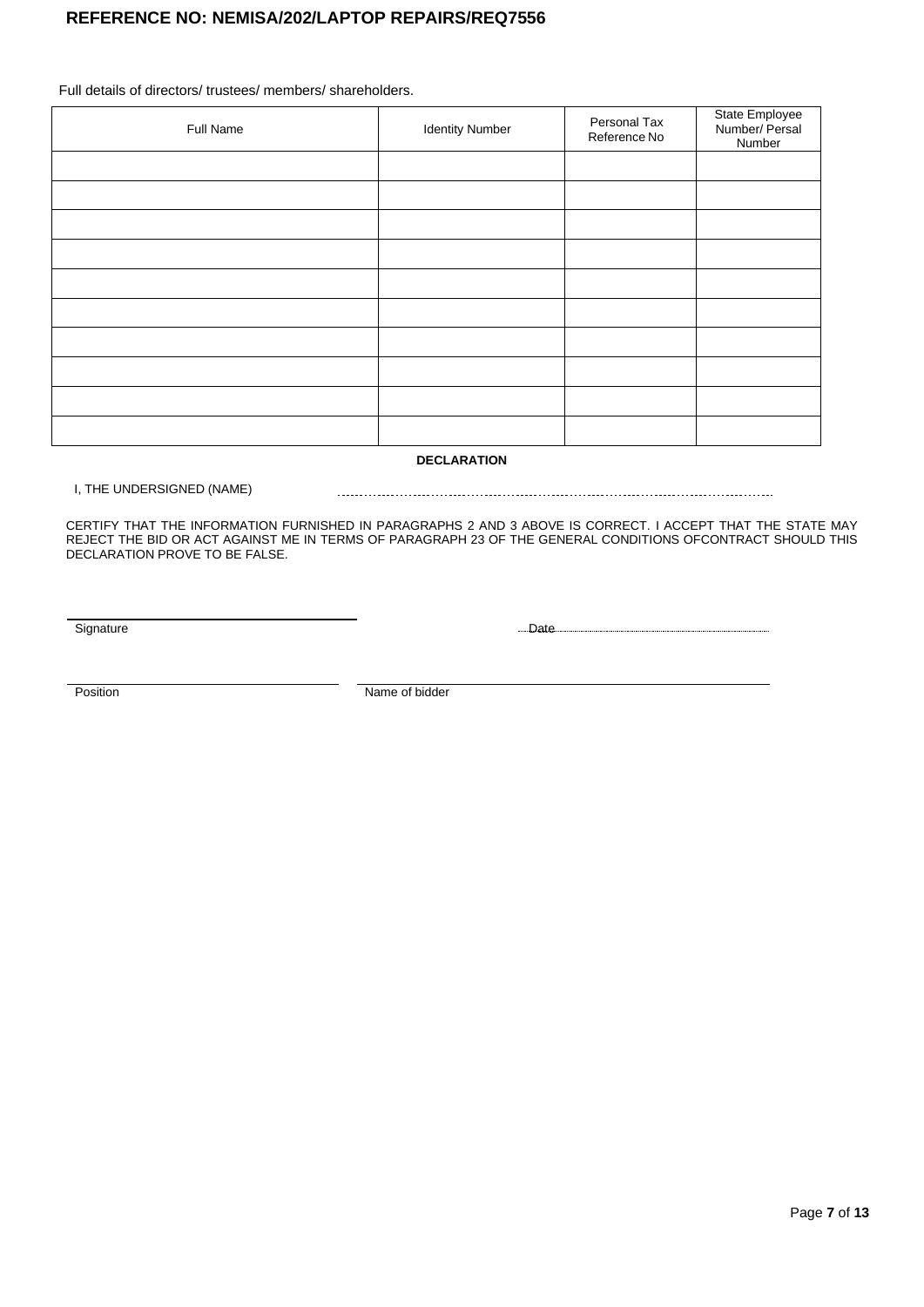# **DECLARATION OF BIDDER'S PAST SUPPLY CHAIN MANAGEMENT PRACTICES**

- 1 This declaration will be used by institutions to ensure that when goods and services are being procured, all reasonable steps are taken to combat the abuse of the supply chain management system.
- 2 The bid of any bidder may be disregarded if that bidder, or any of its directors have:
	- a. abused the NEMISA's supply chain management system;
	- b. committed fraud or any other improper conduct in relation to such system; or
	- c. failed to perform on any previous contract.

3 In order to give effect to the above, the following questionnaire must be completed and submitted with the bid.

| <b>Item</b> | Question                                                                                                                                                                                                                                                                                                                                                                                                                                                        | Yes      | <b>No</b>           |
|-------------|-----------------------------------------------------------------------------------------------------------------------------------------------------------------------------------------------------------------------------------------------------------------------------------------------------------------------------------------------------------------------------------------------------------------------------------------------------------------|----------|---------------------|
| 3.1         | Is the bidder or any of its directors listed on the National Treasury's database as<br>companies or persons prohibited from doing business with the public sector?<br>(Companies or persons who are listed on this database were informed in writing<br>of this restriction by the National Treasury after the audi alteram partem rule was<br>applied).                                                                                                        | Yes<br>п | N <sub>0</sub><br>П |
| 3.1.1       | If so, furnish particulars:                                                                                                                                                                                                                                                                                                                                                                                                                                     |          |                     |
| 3.2         | Is the bidder or any of its directors listed on the Register for Tender Defaulters in terms<br>of section 29 of the Prevention and Combating of Corrupt Activities Act (No 12 of<br>2004)?<br>Register<br>enter the<br>National<br>To<br>the<br>Treasury's<br>access<br>website.<br>www.treasury.gov.za click on the icon "Register for Tender Defaulters" orsubmit<br>your written request for a hard copy of the Register to facsimile number<br>012-3265445. | Yes<br>п | No<br>П             |
| 3.2.1       | If so, furnish particulars:                                                                                                                                                                                                                                                                                                                                                                                                                                     |          |                     |
| 3.3         | Was the bidder or any of its directors convicted by a court of law (including a court<br>outside of the Republic of South Africa) for fraud or corruption during the past five<br>years?                                                                                                                                                                                                                                                                        | Yes<br>П | No<br>П             |
| 3.3.1       | If so, furnish particulars:                                                                                                                                                                                                                                                                                                                                                                                                                                     |          |                     |
| 3.4         | Was any contract between the bidder and any organ of state terminated during the<br>past five years on account of failure to perform on or comply with the contract?                                                                                                                                                                                                                                                                                            | Yes<br>п | No<br>П             |
| 3.4.1       | If so, furnish particulars:                                                                                                                                                                                                                                                                                                                                                                                                                                     |          |                     |

#### **CERTIFICATION**

I, THE UNDERSIGNED (FULL NAME) …………………………………………………………………………………………. CERTIFY THAT THE INFORMATION FURNISHED ON THIS DECLARATION FORM IS TRUE AND CORRECT.

I ACCEPT THAT, IN ADDITION TO CANCELLATION OF A CONTRACT, ACTION MAY BE TAKEN AGAINST ME SHOULD THIS DECLARATION PROVE TO BE FALSE.

Signature Date

Position **Name of Bidder** Name of Bidder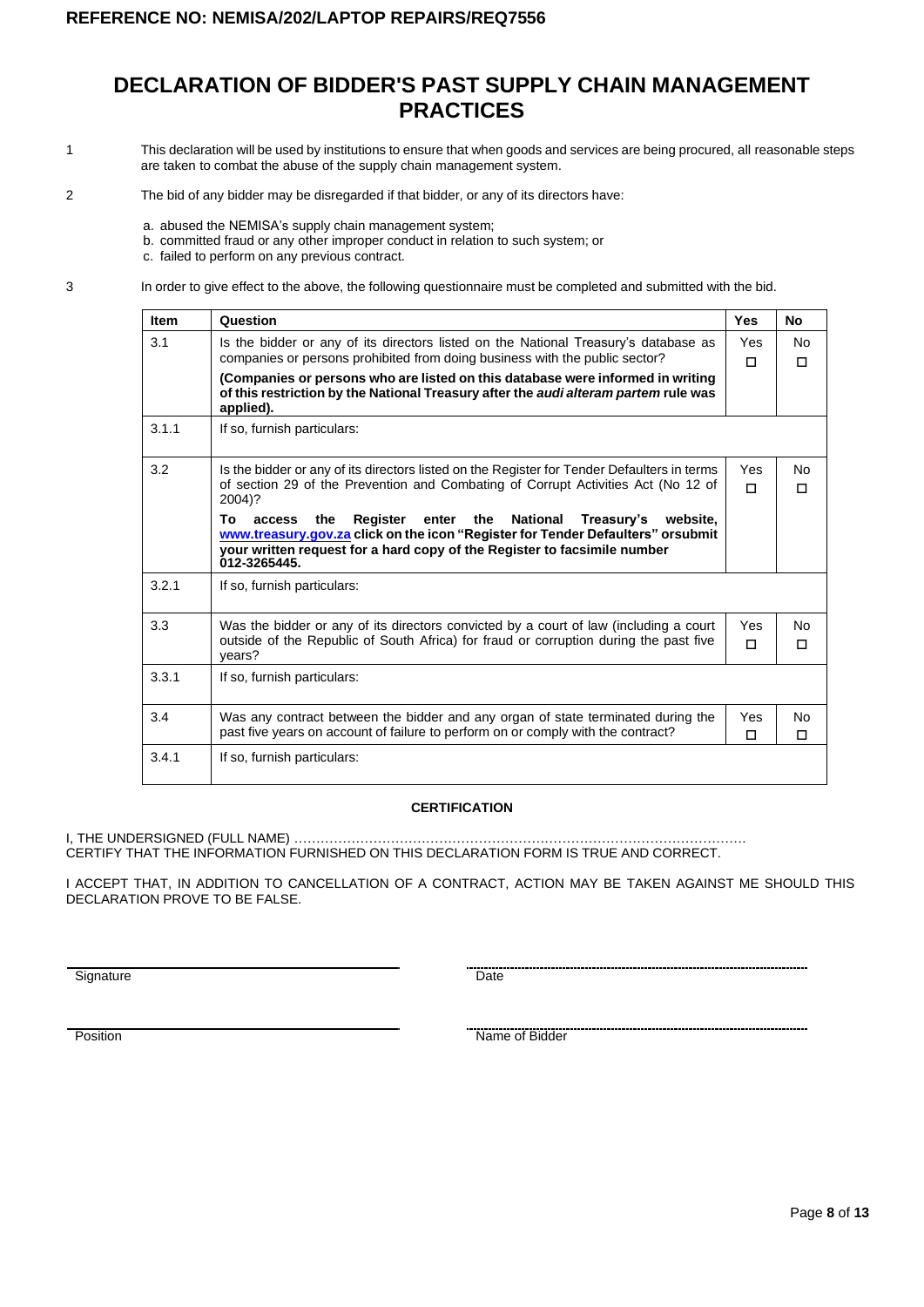# **CERTIFICATE OF INDEPENDENT BID DETERMINATION**

I, the undersigned, in submitting the accompanying bid:

#### **NEMISA/2022/LAPTOPS TEPAIRS/7556**

|  | (Quotation Number and Description)in |  |  |  |  |  |
|--|--------------------------------------|--|--|--|--|--|
|--|--------------------------------------|--|--|--|--|--|

response to the invitation for the bid made by:

|                          | <b>NEMISA</b>                                                                                                                                                                                                                                                                                                                                                                                                  |
|--------------------------|----------------------------------------------------------------------------------------------------------------------------------------------------------------------------------------------------------------------------------------------------------------------------------------------------------------------------------------------------------------------------------------------------------------|
|                          | (Name of Institution)                                                                                                                                                                                                                                                                                                                                                                                          |
|                          | do hereby make the following statements that I certify to be true and complete in every respect:                                                                                                                                                                                                                                                                                                               |
| I certify, on behalf of: | that:                                                                                                                                                                                                                                                                                                                                                                                                          |
|                          | (Name of Respondent)                                                                                                                                                                                                                                                                                                                                                                                           |
| 1.                       | I have read and I understand the contents of this Certificate;                                                                                                                                                                                                                                                                                                                                                 |
| 2.                       | I understand that the accompanying bid will be disqualified if this Certificate is found not to be true andcomplete in every respect;                                                                                                                                                                                                                                                                          |
| 3.                       | I am authorized by the bidder to sign this Certificate, and to submit the accompanying bid, on behalf of the bidder;                                                                                                                                                                                                                                                                                           |
| 4.                       | Each person whose signature appears on the accompanying bid has been authorized by the bidder to determine the terms of,<br>and to sign the bid, on behalf of the bidder;                                                                                                                                                                                                                                      |
| 5.                       | For the purposes of this Certificate and the accompanying bid, I understand that the word "competitor" shall include any individual<br>or organization, other than the bidder, whether or not affiliated with the bidder, who:                                                                                                                                                                                 |
|                          | has been requested to submit a bid in response to this bid invitation;<br>□<br>□<br>could potentially submit a bid in response to this bid invitation, based on their qualifications, abilitiesor experience; and<br>provides the same goods and services as the bidder and/or is in the same line of business as the bidder<br>□                                                                              |
| 6.                       | The bidder has arrived at the accompanying bid independently from, and without consultation, communication, agreement or<br>arrangement with any competitor. However communication between partners in a joint venture or consortium <sup>3</sup> will not be<br>construed as collusive bidding.                                                                                                               |
| 7.                       | In particular, without limiting the generality of paragraphs 6 above, there has been no consultation, communication, agreement or<br>arrangement with any competitor regarding:                                                                                                                                                                                                                                |
|                          | □<br>prices;<br>$\Box$<br>geographical area where product or service will be rendered (market allocation)<br>methods, factors or formulas used to calculate prices;<br>□<br>□<br>the intention or decision to submit or not to submit, a bid;<br>□<br>the submission of a bid which does not meet the specifications and conditions of the bid; or<br>$\Box$<br>bidding with the intention not to win the bid. |
| 8.                       | In addition, there have been no consultations, communications, agreements or arrangements with any competitor regarding the<br>quality, quantity, specifications and conditions or delivery particulars of the products or services to which this bid invitation relates.                                                                                                                                      |
|                          |                                                                                                                                                                                                                                                                                                                                                                                                                |

| Date |
|------|
|      |

<sup>3</sup> Joint venture or Consortium means an association of persons for the purpose of combining their expertise, property, capital, efforts, skill and knowledge in an activity for the execution of a contract.

<sup>9.</sup> The terms of the accompanying bid have not been, and will not be, disclosed by the bidder, directly or indirectly, to any competitor, prior to the date and time of the official bid opening or of the awarding of the contract.

<sup>10.</sup> I am aware that, in addition and without prejudice to any other remedy provided to combat any restrictivepractices related to bids and contracts, bids that are suspicious will be reported to the Competition Commission for investigation and possible imposition of administrative penalties in terms of section 59 of the Competition Act No 89 of 1998 and or may be reported to the National Prosecuting Authority (NPA) for criminal investigation and or may be restricted from conducting business with the public sectorfor a period not exceeding ten (10) years in terms of the Prevention and Combating of Corrupt ActivitiesAct No 12 of 2004 or any other applicable legislation.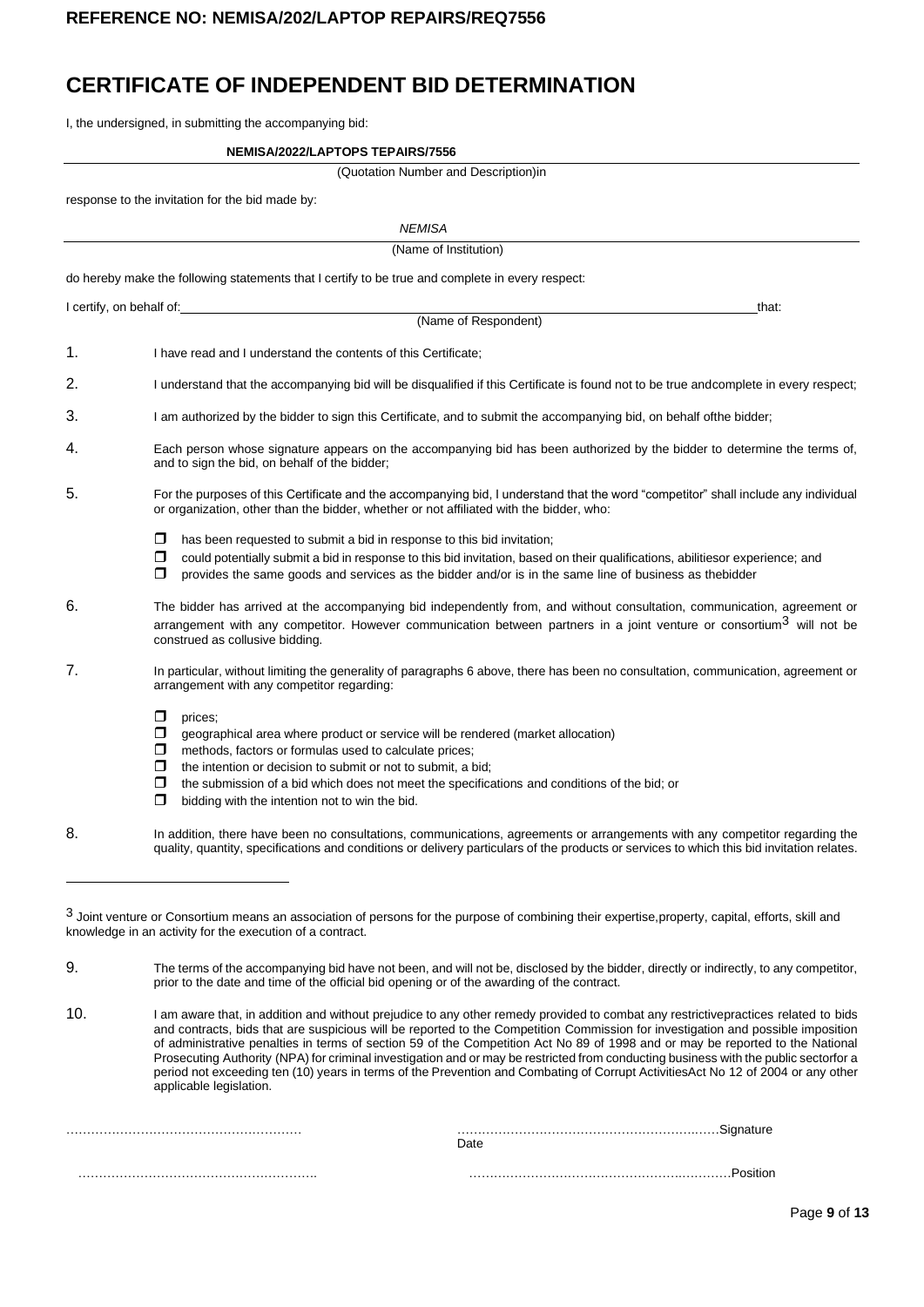#### **PREFERENCE POINTS CLAIM FORM IN TERMS OF THE PREFERENTIALPROCUREMENT REGULATIONS 2017**

#### **NB: BEFORE COMPLETING THIS FORM, BIDDERS MUST STUDY THE GENERAL CONDITIONS, DEFINITIONS AND DIRECTIVES APPLICABLE IN RESPECT OF B-BBEE, ASPRESCRIBED IN THE PREFERENTIAL PROCUREMENT REGULATIONS, 2017.**

#### **1. GENERAL CONDITIONS**

- 1.1 The following preference point systems are applicable to all bids:
	- the 80/20 system for requirements with a Rand value of up to R50 000 000 (all applicabletaxes included); and
	- the 90/10 system for requirements with a Rand value above R50 000 000 (all applicabletaxes included).
- 1.2 The value of this bid is estimated to not exceed R50 000 000 (all applicable taxes included) andtherefore the 80/20 preference point system shall be applicable;
- 1.3 Points for this bid shall be awarded for:
	- (a) Price; and
	- (b) B-BBEE Status Level of Contributor.
- 1.4 The maximum points for this bid are allocated as follows:

|                                                   | <b>POINTS</b> |
|---------------------------------------------------|---------------|
| <b>PRICE</b>                                      | 80            |
| <b>B-BBEE Status Level of Contributor</b>         | 20            |
| Total points for Price and B-BBEE must not exceed | 100           |

- 1.5 Failure on the part of a bidder to submit proof of B-BBEE Status level of contributor together with the bid, will be interpreted to mean that preference points for B-BBEE status level of contribution are not claimed.
- 1.6 The purchaser reserves the right to require of a bidder, either before a bid is adjudicated or at anytime subsequently, to substantiate any claim in regard to preferences, in any manner required by the purchaser.

#### **2. DEFINITIONS**

- (a) **"B-BBEE"** means broad-based black economic empowerment as defined in section 1 of the Broad-Based Black Economic Empowerment Act;
- (b) "**B-BBEE status level of contributor"** means the B-BBEE status of an entity in terms of acode of good practice on black economic empowerment, issued in terms of section 9(1) ofthe Broad-Based Black Economic Empowerment Act;
- (c) **"bid"** means a written offer in a prescribed or stipulated form in response to an invitation by an organ of state for the provision of goods or services, through price quotations, advertised competitive bidding processes or proposals;
- (d) **"Broad-Based Black Economic Empowerment Act"** means the Broad-Based Black Economic Empowerment Act, 2003 (Act No. 53 of 2003);
- (e) **"EME"** means an Exempted Micro Enterprise in terms of a code of good practice on blackeconomic empowerment issued in terms of section 9 (1) of the Broad-Based BlackEconomic Empowerment Act;
- (f) **"functionality"** means the ability of a tenderer to provide goods or services in accordancewith specifications as set out in the tender documents.
- (g) **"prices"** includes all applicable taxes less all unconditional discounts;
- (h) **"proof of B-BBEE status level of contributor"** means:
	- 1) B-BBEE Status level certificate issued by an authorized body or person;
	- 2) A sworn affidavit as prescribed by the B-BBEE Codes of Good Practice;
	- 3) Any other requirement prescribed in terms of the B-BBEE Act;
- (i) **"QSE"** means a qualifying small business enterprise in terms of a code of good practice onblack economic empowerment
- issued in terms of section 9 (1) of the Broad-Based Black Economic Empowerment Act; *(j)* **"rand value"** means the total estimated value of a contract in Rand, calculated at the timeof bid invitation, and includes all applicable taxes;

#### **3. POINTS AWARDED FOR PRICE**

#### **3.1 THE 80/20 OR 90/10 PREFERENCE POINT SYSTEMS**

A maximum of 80 or 90 points is allocated for price on the following basis: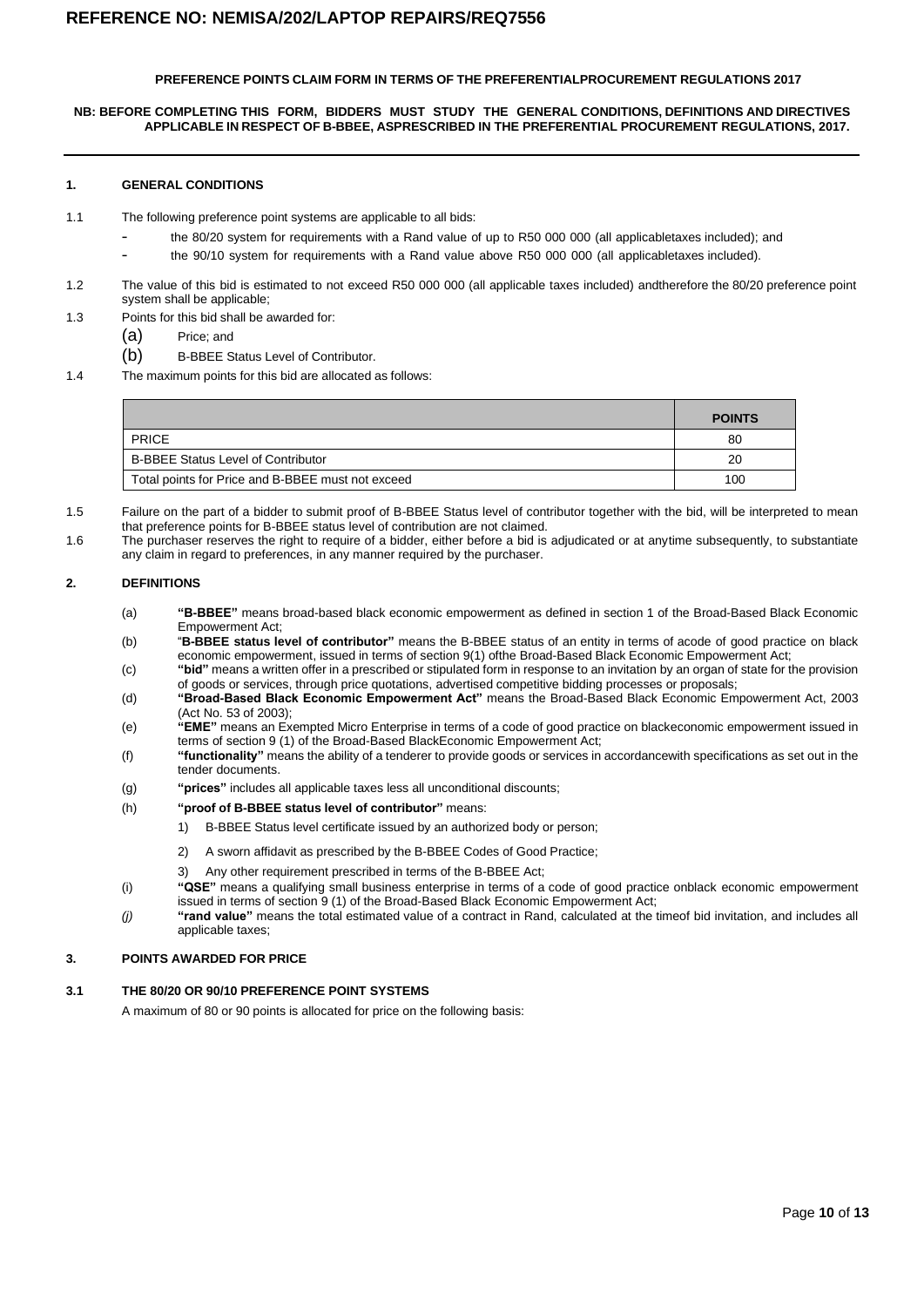

#### **4. POINTS AWARDED FOR B-BBEE STATUS LEVEL OF CONTRIBUTOR**

4.1 In terms of Regulation 6 (2) and 7 (2) of the Preferential Procurement Regulations, preference points must be awarded to a bidder for attaining the B-BBEE status level of contribution in accordance with the table below:

| <b>B-BBEE Status Level of Contributor</b> | Number of points(90/10<br>system) | Number of points(80/20<br>system) |
|-------------------------------------------|-----------------------------------|-----------------------------------|
|                                           | 10                                | 20                                |
| 2                                         | 9                                 | 18                                |
| 3                                         | 6                                 | 14                                |
| 4                                         | 5                                 | 12                                |
| 5                                         | 4                                 | 8                                 |
| 6                                         | 3                                 | 6                                 |
| 7                                         | $\mathcal{P}$                     | 4                                 |
| 8                                         |                                   | 2                                 |
| Non-compliant contributor                 |                                   |                                   |

#### **5. BID DECLARATION**

5.1 Bidders who claim points in respect of B-BBEE Status Level of Contribution must complete the following:

#### **6. B-BBEE STATUS LEVEL OF CONTRIBUTOR CLAIMED IN TERMS OF PARAGRAPHS 1.4 AND 4.1**

6.1 B-BBEE Status Level of Contributor: =............................................................. (maximum of 10 or 20 points) (Points claimed in respect of paragraph 6.1 must be in accordance with the table reflected inparagraph 4.1 and must be substantiated by relevant proof of B-BBEE status level of contributor.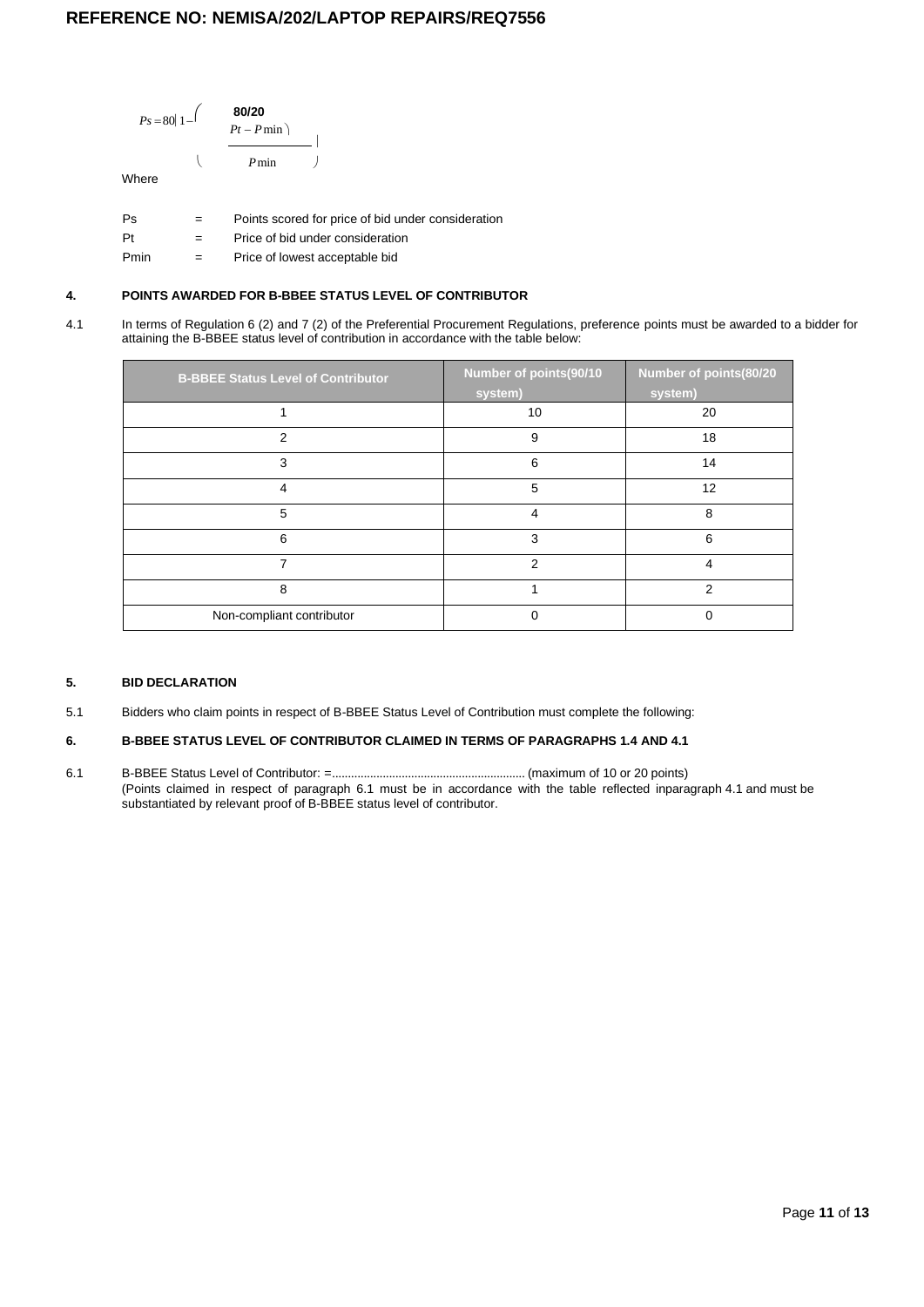#### **7. SUB-CONTRACTING**

7.1 Will any portion of the contract be sub-contracted?

| (Tick applicable box) |     |  |
|-----------------------|-----|--|
|                       | NIC |  |

# 7.1.1 If yes, indicate:

- i) What percentage of the contract will be subcontracted? ...................................................................................%
- ii) The name of the sub-contractor …………………..………….…………………….
- iii) The B-BBEE status level of the sub-contractor .................................…………..
- iv) Whether the sub-contractor is an EME or QS

#### *(Tick applicable box***)**

| -<br>$\cdot$ . $\sim$<br>$\cdot$ $ -$ |
|---------------------------------------|
|---------------------------------------|

v) Specify, by ticking the appropriate box, if subcontracting with an enterprise in terms of thePreferential Procurement Regulations,2017:

| Designated Group: An EME or QSE which is at last 51% owned by:    | <b>EME</b><br>$\sqrt{ }$ | QSE<br>$\sqrt{ }$ |
|-------------------------------------------------------------------|--------------------------|-------------------|
| Black people                                                      |                          |                   |
| Black people who are youth                                        |                          |                   |
| Black people who are women                                        |                          |                   |
| Black people with disabilities                                    |                          |                   |
| Black people living in rural or underdeveloped areas or townships |                          |                   |
| Cooperative owned by black people                                 |                          |                   |
| Black people who are military veterans                            |                          |                   |
| <b>OR</b>                                                         |                          |                   |
| Any EME                                                           |                          |                   |
| Any QSE                                                           |                          |                   |

- 8.1 Name of company/firm: ….……………………………………………………………….
- 
- 8.2 VAT registration number: …..……………………………….…………………………… 8.3 Company registration number: ……….……..…………….…………………………….
- 
- 8.4 TYPE OF COMPANY/ FIRM

#### **(***Tick applicable box***)**

| Partnership/ Joint Venture/ Consortium |
|----------------------------------------|
| One person business/ sole propriety    |
| Close corporation                      |
|                                        |

 $\Box$  Company

(Pty) Limited